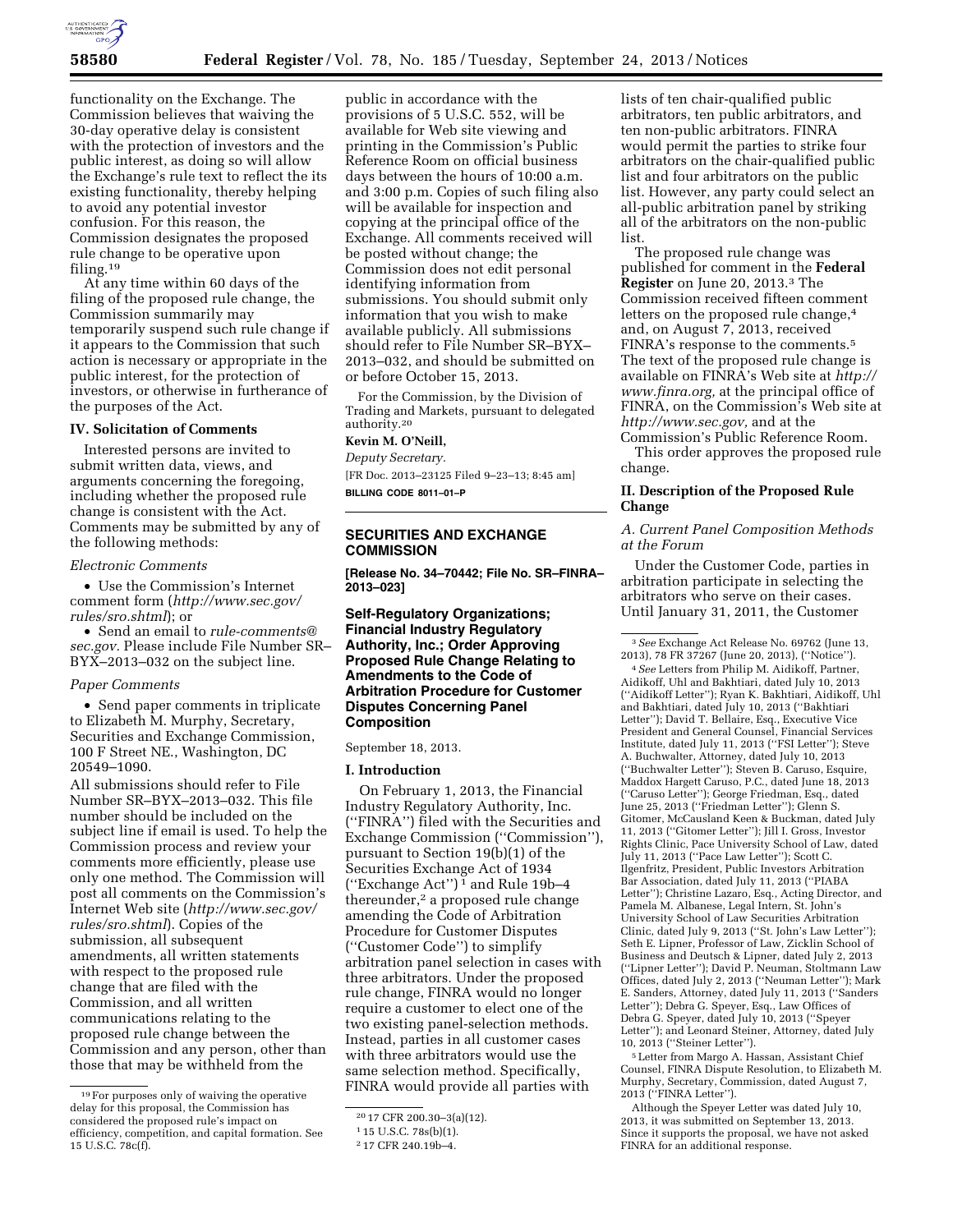Code contained one panel composition method for cases with three arbitrators (generally cases with claims of more than \$100,000).6 This method provided for a panel composed of one chairqualified public arbitrator, one public arbitrator, and one non-public arbitrator (the ''Majority Public Panel Option''). To begin the selection process, FINRA used its computerized Neutral List Selection System (''NLSS'') to generate random lists of ten arbitrators in each of the three categories. The parties selected their panel through a process of striking and ranking the arbitrators on the lists generated by NLSS. The Customer Code permitted the parties to strike the names of up to four arbitrators from each list. The parties then ranked the arbitrators remaining on the lists in order of preference. FINRA appointed the panel from among the names remaining on the lists that the parties returned.7

FINRA states that customer advocates argued that the mandatory inclusion of a non-public arbitrator in a threearbitrator case raised a perception that FINRA Dispute Resolution's forum was not fair to customers. In order to address this perception, FINRA amended the panel composition rule (old FINRA Rule 12402), and related rules, of the Customer Code to, among other things, implement a new panel composition rule (current FINRA Rule 12403) for customer cases with three arbitrators.8 Under FINRA Rule 12403, customers may choose between two panel composition methods: (1) The Majority Public Panel Option and (2) the all public panel option (the ''All Public Panel Option''), which allows any party to select an arbitration panel consisting of three public arbitrators.

If a customer choses the All Public Panel Option, FINRA sends the parties the same three lists of randomly generated arbitrators that they would have received under the Majority Public Panel Option (*i.e.,* ten chair-qualified public arbitrators, ten public arbitrators, and ten non-public arbitrators). However, Rule 12403 allows either or both parties to strike any or all of the arbitrators on the non-public arbitrator list. FINRA will not appoint a nonpublic arbitrator if either party individually or both parties collectively

strike all the arbitrators appearing on the non-public list or if all remaining arbitrators on the non-public list are unable or unwilling to serve for any reason. In these situations, FINRA will select the next highest-ranked public arbitrator to complete the panel. In other words, if a customer chooses the All Public Panel Option, any party can ensure that the panel will have three public arbitrators by striking all the arbitrators on the non-public list.

FINRA Rule 12403 provides that a customer may choose a panel composition method in the statement of claim (or accompanying documentation) or at any time up to 35 days from service of the statement of claim. To make the customer aware of his or her available options, FINRA states that it generally notifies the customer in writing that he or she may elect the All Public Panel Option within 35 days from service of the statement of claim. In the absence of an affirmative choice by the customer, the Majority Public Panel Option is the default composition method.

## *B. Proposal to Use One Panel Composition Method at the Forum*

Based on its experience with the two panel composition methods, FINRA is proposing to amend Rule 12403 to use one panel composition method in all customer cases.9 That method would mirror the All Public Panel Option, with one clarifying change relating to striking and ranking arbitrators. Currently, Rule  $12403(d)(3)(B)(i)$  provides that "[e]ach separately represented party may strike up to four of the arbitrators from the chairperson and public arbitrator lists for any reason by crossing through the names of the arbitrators.'' FINRA is proposing to clarify that provision by amending it to state that ''[e]ach separately represented party may strike up to four of the arbitrators from the

chairperson list and up to four of the arbitrators from the public arbitrator list for any reason by crossing through the names of the arbitrators.''

## **III. Discussion of Comment Letters and FINRA's Response**

As noted above, the Commission received fifteen comment letters on the proposed rule change. Thirteen comment letters expressed support for the proposal, although two of these thirteen also raised specific concerns.10 Two commenters opposed the proposal in part.11 The comment letters and FINRA's response are summarized below.

Eleven commenters expressed support for the proposal.12 In particular, one commenter expressed wholehearted support for the proposal.<sup>13</sup> Other commenters noted their support for making the All Public Panel Option the default option. For example, several commenters stated that making this method the default would relieve customers of the burden associated with affirmatively selecting an all public panel; 14 while others stated that making this method the default would protect investors with arbitration claims.15 Other commenters expressly noted their support for implementing a single method of panel selection. For example, one commenter stated that implementing a single panel-selection method would benefit public investors and the integrity of the arbitration forum.16 Another commenter stated that a single method would benefit public investors, particularly pro se claimants.17

One commenter generally supported the proposed rule change, but expressed concern that, if it was approved, FINRA would stop tracking the disparity in results between all public panels and those that include non-public arbitrators.18 This commenter also suggested that FINRA amend the definition of ''public arbitrator'' to exclude attorneys who spend a

- 16*See* Caruso Letter. 17*See* Aidikoff Letter.
- 

<sup>6</sup>*See* FINRA Rule 12401 which provides that if the amount of a claim is more than \$100,000, exclusive of interest and expenses, or is unspecified, or if the claim does not request money damages, the panel will consist of three arbitrators, unless the parties agree in writing to one arbitrator.

<sup>7</sup>Under the Majority Public Panel Option, a customer can ensure the participation of a nonpublic arbitrator.

<sup>8</sup>*See* Exchange Act Rel. No. 63799 (Jan. 31, 2011), 76 FR 6500 (Feb. 4, 2011) (''2011 Order'') and Regulatory Notice 11–05 (Feb. 2011).

<sup>9</sup> In the Notice, FINRA represented that from February 1, 2011 (the date the current panel composition rule went into effect) through March 31, 2013, customers in approximately three-quarters of eligible cases have chosen the All Public Panel Option. Of the customers using the Majority Public Panel Option, 77 percent have done so by default rather than by making an affirmative choice (*i.e.,*  these customers did not make an election in their statement of claim or accompanying documentation, and did not respond to the followup letter FINRA sent). FINRA also represented that over the same time period customers selecting the All Public Panel Option have chosen to strike all of the non-public arbitrators in 66 percent of the cases during the ranking process. Customers have ranked one or more non-public arbitrators in 34 percent of cases and four or more in 13 percent of cases proceeding under the All Public Panel Option. Industry parties have ranked one or more non-public arbitrators in 97 percent of cases and have ranked four or more non-public arbitrators in 90 percent of cases.

<sup>10</sup>*See* FSI Letter and PIABA Letter.

<sup>11</sup>*See* Friedman Letter and Pace Law Letter. 12*See* Aidikoff Letter, Bakhtiari Letter, Buchwalter Letter, Caruso Letter, Gitomer Letter, Lipner Letter, Neuman Letter, Sanders Letter, Speyer Letter, St. John's Law Letter, and Steiner Letter.

<sup>13</sup>*See* Buchwalter Letter.

<sup>14</sup>*See* Gitomore Letter, Lipner Letter, Neuman Letter, Speyer Letter, St. John's Law Letter, and Steiner Letter. *See also* Pace Law Letter.

<sup>15</sup>*See* Bakhtiari Letter and Sanders Letter.

<sup>18</sup>*See* FSI Letter (stating that ''all public panels deliver more favorable outcomes for investors than those panels with non-public arbitrators that understand the financial industry.'').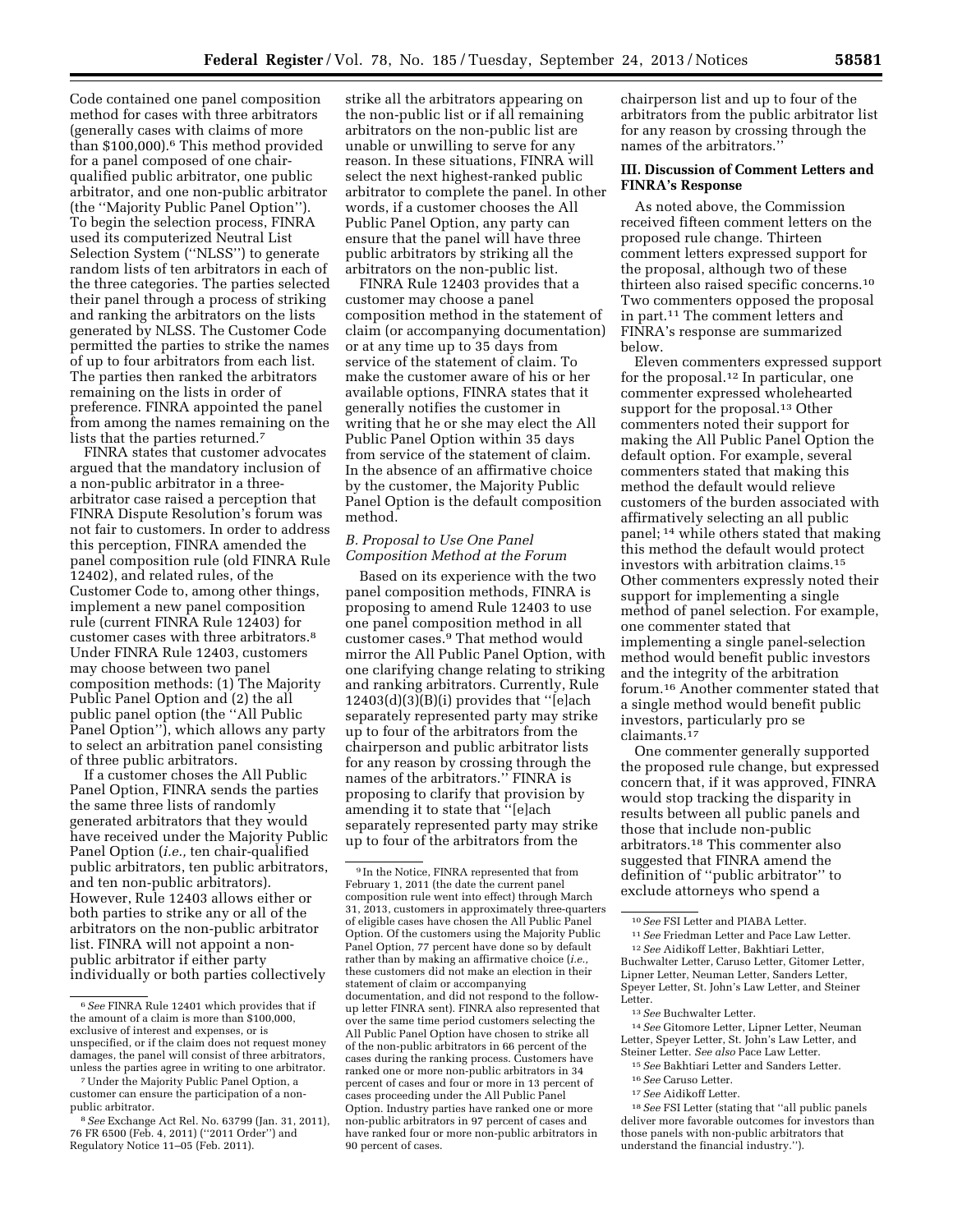significant portion of their time representing investors and claimants in FINRA arbitrations. This commenter's suggestion would effectively prevent those attorneys from serving as ''public arbitrators'' on arbitration panels.19

FINRA responded that it will continue tracking award results separately for all public panels and majority public panels and will consider the cause for any disparity if the data suggest the need to do so. FINRA also stated that it is not proposing to amend its arbitrator definitions, and therefore believes that the commenter's suggestion is outside the scope of the proposed rule change. FINRA noted, however, that it is separately reviewing its non-public and public arbitrator definitions for potential changes, including whether to exclude attorneys who spend a significant portion of their time representing investors and claimants in FINRA arbitrations.

Another commenter also generally supported the proposed rule change.<sup>20</sup> This commenter also suggested that FINRA emphasize in its transmittal letter accompanying the arbitrator ranking form and the arbitrator disclosure reports that each party has the ability and right to have the case heard by an arbitration panel comprised of only public arbitrators. This commenter expressed the view that emphasizing the two alternative types of panels available under the revised rule and the ability and right of the parties to have their cases heard by an allpublic panel would be appropriate and beneficial to investors.<sup>21</sup>

FINRA responded that it will revise the transmittal letter accompanying the arbitrator ranking form and the arbitrator disclosure reports to clarify earlier in the letter that any party has the option of selecting an all public panel.

Two commenters opposed the proposal, in part, because it would eliminate a customer's ability to ensure that a non-public arbitrator is empaneled.22 Both commenters suggested that there may be circumstances in which a customer may want a non-public arbitrator on his or her panel. For example, one commenter noted that a customer may believe that a non-public arbitrator would be a better arbiter of the professional norms of the broker-dealer activity at issue in an arbitration.23 Both commenters stated, however, that under the proposal a

broker-dealer counterparty could frustrate a customer's objective by striking all ten names on the non-public arbitrators list. Alternatively, these commenters recommended (1) that FINRA retain the two current panel composition methods and (2) if the customer does not affirmatively opt out of the All Public Panel Option within 35 days, the default would be the All Public Panel Option instead of the current Majority Public Panel Option. The commenters expressed the belief that this method would preserve a customer's right to ensure the presence of a non-public arbitrator on his or her panel while addressing FINRA's concern about inexperienced parties inadvertently failing to exercise their right to elect the All Public Panel Option.24

FINRA acknowledged the commenters' concern that parties would no longer be guaranteed the option of having a non-public arbitrator on their panel.25 FINRA noted, however, that forum users have not generally raised this concern with FINRA. In addition, FINRA stated that if either party or both parties strike all the names on the nonpublic arbitrators list, or if the nonpublic arbitrator they select is not available to serve, the parties can still agree to empanel a non-public arbitrator. In this situation, the parties could ask FINRA to send a supplemental list of non-public arbitrators for the parties' review. FINRA indicated that it would generally accommodate such requests.

FINRA agreed with commenters that the non-public arbitrators on its roster are capable of identifying and judging poor broker conduct.26 However, FINRA stated that the public arbitrators on its roster are also capable of doing so. FINRA explained that both customer and firm representatives frequently use expert witnesses at a hearing. Accordingly, in FINRA's view, if a customer is concerned about whether an all public panel can properly identify poor broker conduct, he or she will generally already have access to an expert witness to testify about industry practices. FINRA stated that customers will rarely have to incur additional expenses related to the use of expert witnesses because of the proposed rule change. FINRA further indicated that the benefits of simplifying the panel

24 *Id.* 

selection method outweigh this potential for additional costs.

In sum, FINRA stated that based on its experience using the two panel selection methods, it believes that a simpler approach to panel selection would benefit all parties using its forum and would improve the efficiency of case administration. Therefore, FINRA declined to amend its proposal as suggested by the commenters.

### **IV. Discussion and Commission's Findings**

The Commission has carefully reviewed the proposed rule change, the comments received, and FINRA's response. Based on its review, the Commission finds that the proposed rule change is consistent with the requirements of the Exchange Act and the rules and regulations thereunder applicable to a national securities association.27 In particular, the Commission finds that the proposed rule change is consistent with the provisions of Exchange Act Section  $15A(b)(6)$ ,<sup>28</sup> which requires, among other things, that FINRA rules must be designed to prevent fraudulent and manipulative acts and practices, to promote just and equitable principles of trade, and, in general, to protect investors and the public interest.

More specifically, the Commission believes that the proposal is consistent with the provisions of Exchange Act Section 15A(b)(6) because it would (a) simplify the arbitrator selection process for all parties and FINRA staff while leaving in place the method used by customers in approximately threequarters of customer cases since the method became effective; and (b) ensure that customers would not inadvertently miss the opportunity to select an all public panel because it would be the default option. In the 2011 Order, we noted commenter concerns that customers without attorneys, or attorneys new to the practice of securities arbitration, might not elect the All Public Panel Option within the prescribed deadline, or might not appreciate the significance of making such an election.<sup>29</sup> In light of those comments, FINRA implemented the notification procedure discussed earlier. As stated above, the proposed rule change would further ameliorate these concerns by making the All Public Panel Option the default option.

<sup>19</sup> *Id.* 

<sup>20</sup>*See* PIABA Letter.

<sup>21</sup> *Id.* 

<sup>22</sup>*See* Friedman Letter and Pace Law Letter.

<sup>23</sup>*See* Pace Law Letter.

<sup>25</sup>*See* FINRA Letter. As stated above, under the All Public Panel Option, any party can ensure that the panel will have three public arbitrators by striking all the arbitrators on the non-public list. 26*See* Friedman Letter and Pace Law Letter.

<sup>27</sup> In approving the proposed rule change, the Commission has considered the impact on efficiency, competition, and capital formation. *See*  15 U.S.C. 78c(f).

<sup>28</sup> 15 U.S.C. 78o-3(b)(6).

<sup>29</sup>*Supra* note 8.